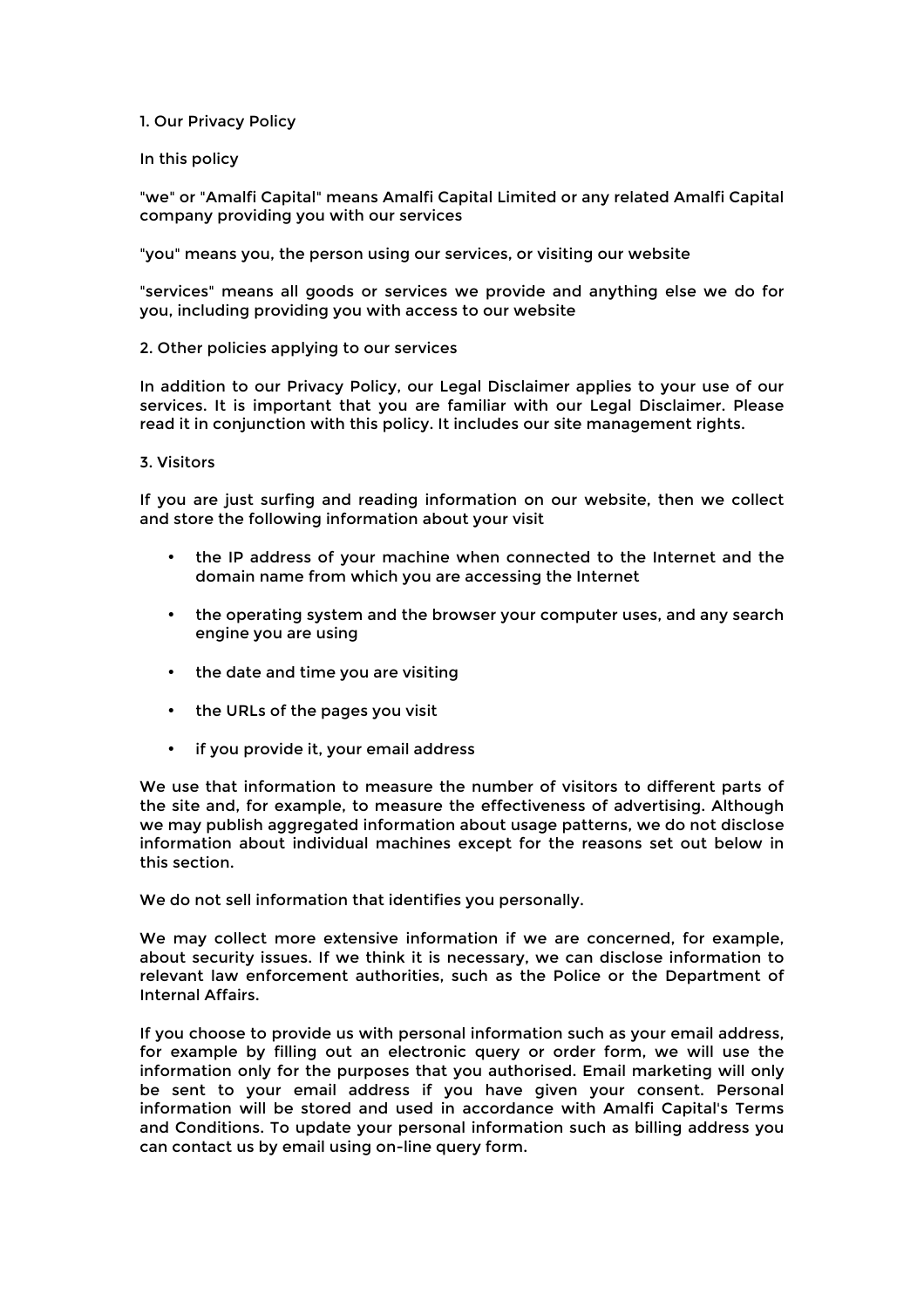### 4. Security

When signing in or shopping online, look for the 'padlock' symbol at the bottom of your web browser. The 'padlock' symbol is a certificate of authenticity and ensures the site is secure. You can double-click the padlock symbol to view the certificate's details.

Secure Socket Layer (SSL) is the most accepted way of ensuring the security of transmitted information to and from Internet sites worldwide.

#### 5. Use of cookies

Amalfi Capital's website places a cookie on the hard drive of your computer. A "cookie" is a file, which allows Amalfi Capital to track and target the interests of users. While we recommend that users enable cookies on their browsers in order to enjoy all the features of the site, the decision remains in the hands of the individual. (The management of cookies will be different depending on each user's PC - refer to your browser help menu for further information).

## 6. Amalfi Capital customers

If you are an Amalfi Capital customer, Amalfi Capital's Terms and Conditions apply to your use of Amalfi Capital services. Choose the Terms and Conditions that refer to the Amalfi Capital service you use. The relevant Terms and Conditions set out our commitments to you regarding collecting, holding and using information about you.

Additionally, if you do provide us with personal information via your use of this site - for example by allowing the use of cookies or by filling out an electronic query form - we may link this information to your Amalfi Capital customer profile. We may also use this information to improve the website for different customer profiles.

#### 7. Amalfi Capital email marketing policy

Amalfi Capital exercises responsible email marketing practices and as such adheres to the strict guidelines set out by the Ministry of Internal Affairs.

Consent – Either Express, Inferred or Deemed consent is required in order to be added to any email marketing communications.

Sender Information – We clearly state when any email communications is sent by Amalfi Capital to ensure all recipients know who is the originator of the email and who is sending the email.

Unsubscribe – All marketing email communication includes the ability to unsubscribe from future marketing communications if desired.

All Amalfi Capital email communication is compliant with CAN-SPAM requirements as well as international anti-SPAM standards.

If any recipient would like to unsubscribe they are able to do so either from the email itself.

If you have difficulty unsubscribing from a client's email campaigns using any of the methods above please e-mail us by using the on-line queary form.